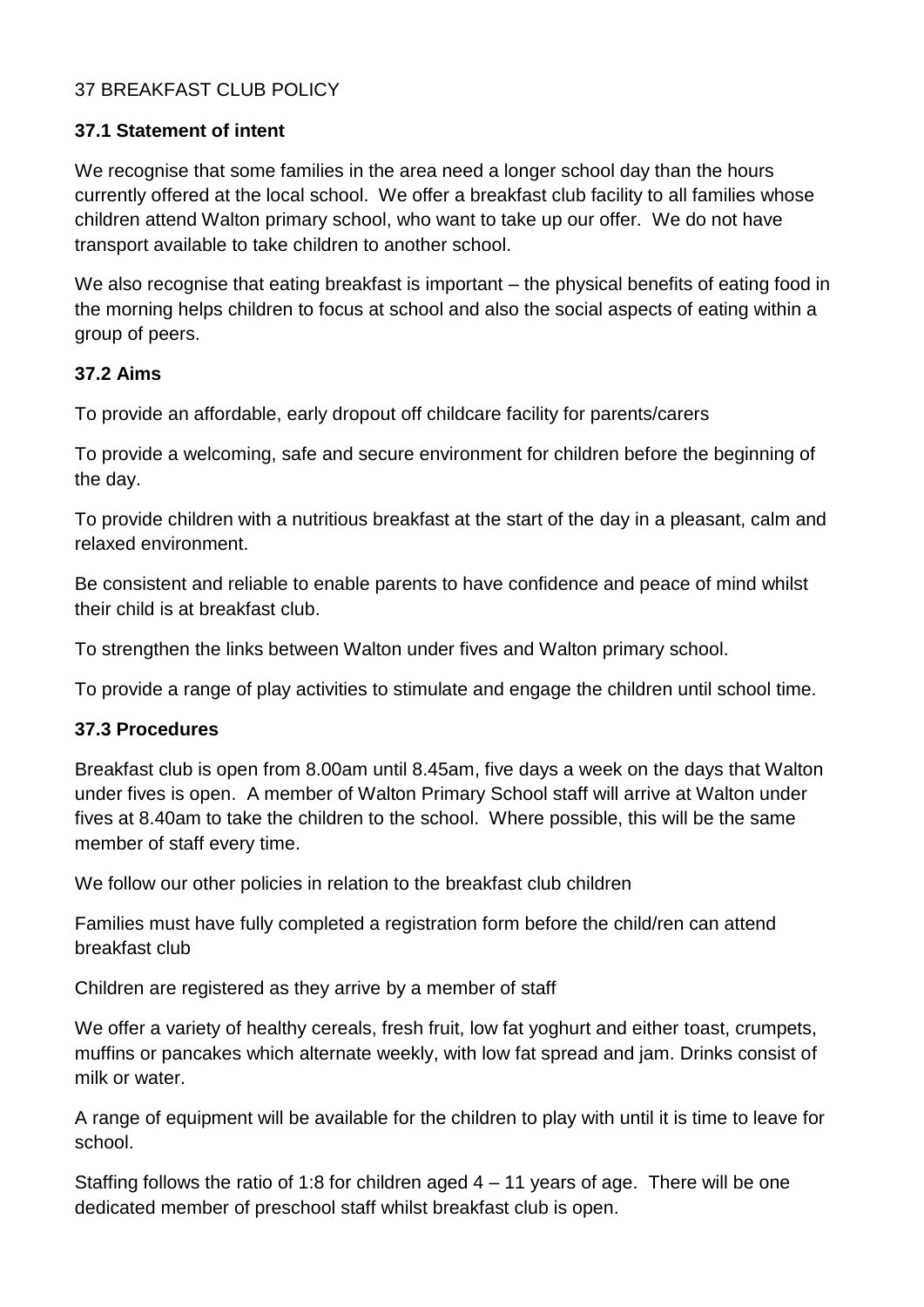The breakfast club children will remain in the main hall to eat breakfast and play.

Staff are on site from 7.45am to set up ready to open at 8.00am.

We are unable to allow children to enter before 8.00am due to insurance conditions.

Staff have food hygiene certification and dates on food are checked daily.

Staff follow existing preschool policies and procedures including safeguarding, child protection and the code of conduct.

Children must not have any mobile phone or recording device switched on and in the mian hall. If a child/ren attends with a mobile phone, it must remain in their bag, in the foyer and switched off.

Preschool staff will provide a handover sheet to the member of school staff to relay to the appropriate staff. This will include messages for the school team and minor accidents. This sheet is not for confidential information as all the children's messages will be on the same piece of paper. Confidential or sensitive messages for the school need to be relayed directly by the parent/carer.

In the event of a child having an accident whilst under the care of preschool staff, preschool policies apply to first aid and emergency treatment, an accident form will be completed. A slip will be put in the child's bag informing parent/carers and they will be asked to sign the form next time we see them. In the case of emergency treatment being needed or a head injury, parent/carers will be informed straight away.

# **37.4 Booking, charge and refunds**

Places for breakfast club must be booked in advance, either weekly, half termly or termly.

Bookings must be made by at least 1pm on the day before you want to use the facility. If a parent/carer leaves a message, they must wait for a reply to confirm

Breakfast club costs £4.50 per day which includes a breakfast and drink.

Invoices for breakfast club will be issued with payment due within 14 days. Failure to pay will result in the access to breakfast club being withdrawn until arrears are cleared.

If a breakfast club session is pre-booked, paid or not, we are unable to offer a refund if a child does not attend and you will be liable for the payment for that session (s) booked.

If the preschool cancels the club, a refund will be offered or the chance to carry payment forward to another session.

If the preschool is closed due to unforeseen circumstances (weather, loss of power etc) a member of staff will endeavour to contact families who have booked breakfast club before 7.45am.

# **37.4 Links to other policies and legislation**

All the policies written and agreed by Walton under fives committee